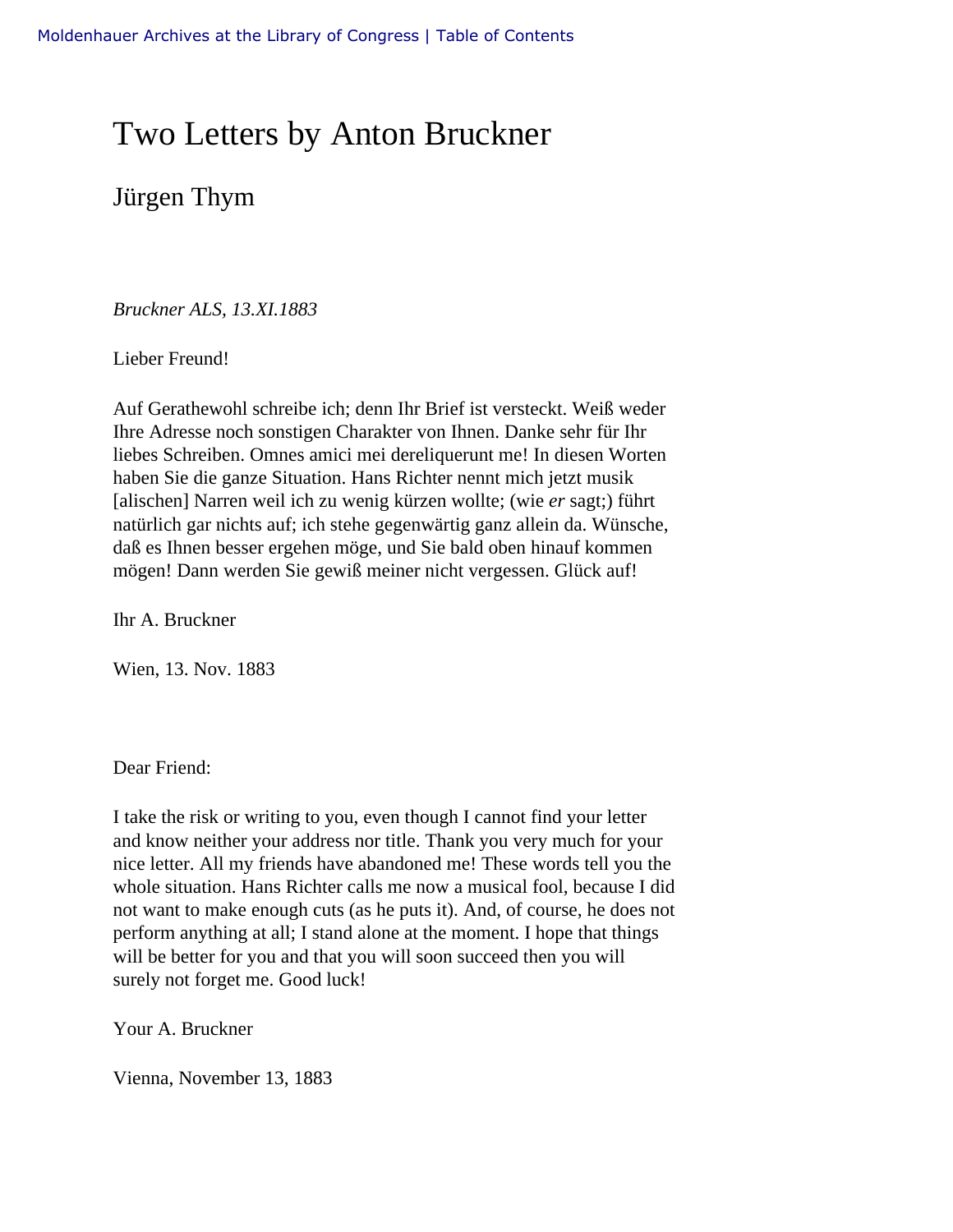Libra Lament I Trickle woll placeton a Lainf if wayback. mi  $\mathcal{U}$ . you awants Harp work ou hugealfa ralfor yar & ike ple für for hinba maibru. Omnes amici mei dereliguerunk me ! Ju d'apre raha gaban din di ganza Ination. Here clushen wifik. harmon my july concing kingan would.

Bruckner, ALS, 27.II.1885

Hochgeborener Herr Baron!

Schon wieder muß ich zur Last fallen. Da die Sinfonie am 10. März aufgeführt wird, so komme ich schon *Sonntag den 8. März früh* nach München und werde wieder bei den vier Jahreszeiten Quartier nehmen. Ich bath Hl[\*] Hofkapellmeister um ein paar Vorproben, weil die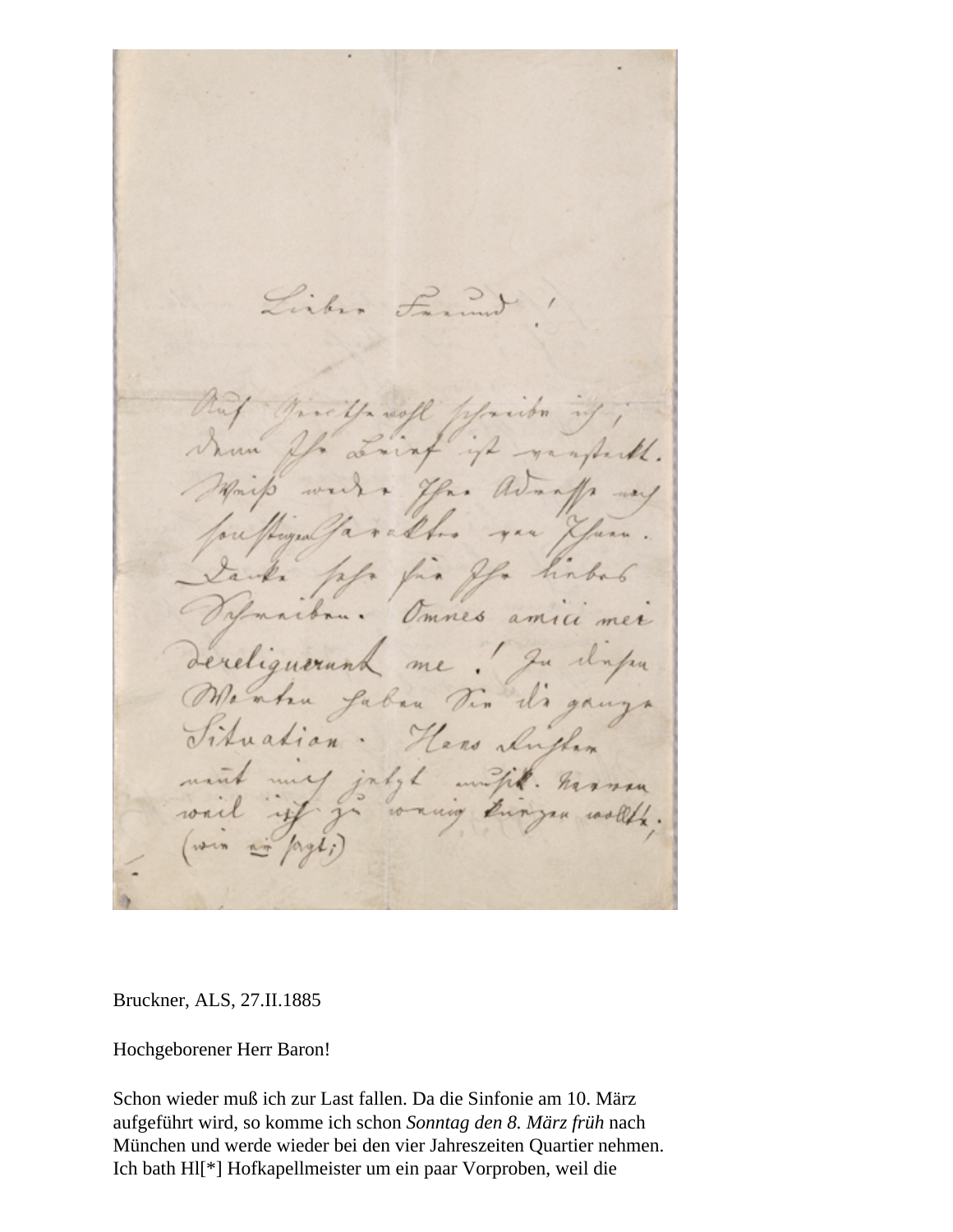*geheimen* Schwierigkeiten in dem Werke sehr viele sind und dgl. Da könnte dann Sonntag ganz gut eine Probe stattfinden, wenn es Hl von Levi genehm wäre. Dürfte ich Hl Baron bitten, dießfalls eine Fürbitte einlegen zu wollen!? Zudem sind in der Partitur einige Verbesserungen gemacht worden.

Hl Landgraf befindet sich besser, und sendet herzliche Grüße; auch vereinigt er seine Bitte mit der meinen. Hl Landgraf sagte mir, ich soll Hl Baron aufmerksam machen, daß es sehr gut wäre, mich vor dem Concerte in einer außerordentlichen Versammlung des Wagnervereines mit den PT[\*\*] Mitgliedern desselben bekannt zu machen, was mir *viele Freunde* erwerben würde. Eben so mit den Mitgliedern des H[eiligen] Gral. Ich bitte daher recht innigst um Hochdero Hülfe in dieser so wichtigen Angelegenheit. Gewiß würde ich die Herrschaften nicht so belästigen, wenn ich nicht die Situation als so wichtig erblicken würde. Mit dem Ausdrucke meines tiefsten Respektes verbleibe ich meine innigsten Bitten wiederholend

Euer Hochgeboren Hl Baron

Dankschuldigster A. Bruckner

Wien, 27. Febr.1885

Illustrious Baron:

Again I have to burden you with something. Since the symphony is going to be performed on March 10, I will arrive in Munich on *Sunday morning (March 8)* and will again be staying at the Vier Jahreszeiten Hotel. I asked Herr Hofkapellmeister for a few rehearsals in advance, since there are many *hidden* difficulties etc. in the work. Thus a rehearsal could very well take place on Sunday, if it is convenient to Herr von Levi. Could I ask Herr Baron to intervene on my behalf!? Furthermore, there are several corrections in the score.

Herr Landgraf feels better and sends cordial greetings; he also supports my request. Herr Landgraf asked me to let Herr Baron know that it might be very good to introduce me to the distinguished members of the Wagner Society, which might enable me to win *many friends*. Similarly, also with the members of the Holy Grail. Thus I beg for the help of your Highness in this very important matter. I would not burden the gentlemen if I did not consider the situation so very important. With the expression of my deepest respect, and repeating my heartfelt requests, I remain your Illustrious Baron's most grateful,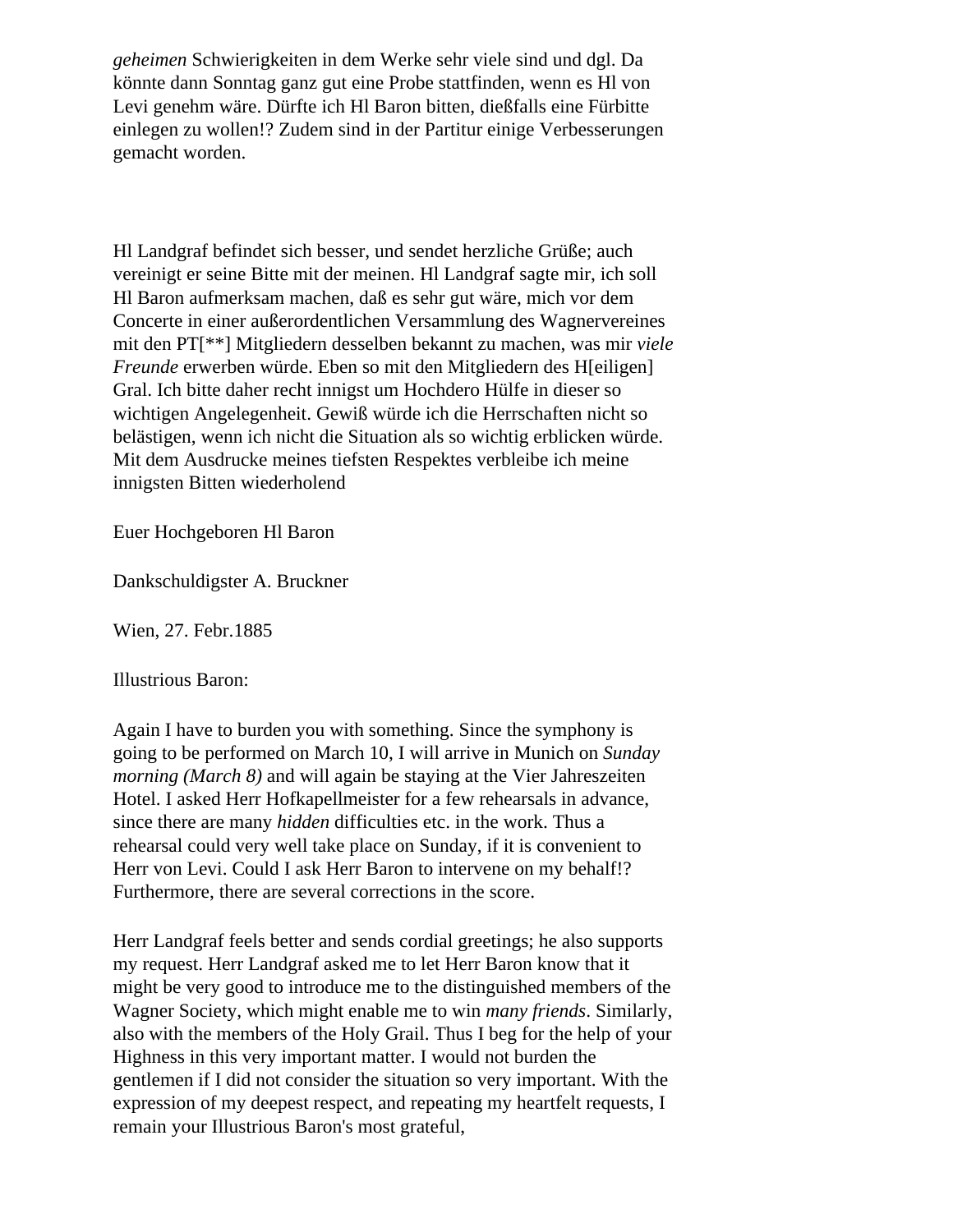A. Bruckner

Vienna, February 27, 1885

 $[$ <sup>\*</sup> $]$  Hl = Herr  $[**] PT = praemisso titolo$ 

The two letters published here for the first time were written during a crucial period in the life of Anton Bruckner (1824-1896): the midlife years in which he fought for recognition of his music, especially his symphonies, by the musical world at large. In fact, the letters may be considered representative of two different stages in the reception of Bruckner's work: neglect and misunderstanding, on the one hand, and a gradual turn toward acceptance of Bruckner as a symphonist, on the other.

After having served as an assistant teacher and organist in the Austrian province until his midforties, Bruckner moved to Vienna in 1868 to teach organ and music theory at the Conservatory. In 1875 he accepted an appointment, initially unsalaried, as lecturer of music theory at the University of Vienna in addition to his duties at the Conservatory. Bruckner, who retained the habits of mind of a simple man from the peasantry of Upper Austria, must have seemed odd indeed in the context of the brilliant intellectual and artistic circles of the Austrian capital. Little blessed with social and political skills, he was unable, even after he had caused a stir as an organist and improviser in Paris and London in 1869 and 1871, respectively, to transfer the success he gained internationally into recognition at home.

Vienna was, in the 1870s and 1880s, in the throes of an aesthetic controversy between the so-called *neudeutsche Schule* with Wagner and Liszt as protagonists and a more academically oriented school of composition, propagated especially by Eduard Hanslick, with Johannes Brahms as the undisputed figurehead. And the naive Bruckner unwittingly became a player in a gravitational field dominated by artistic and intellectual forces politically more adept than he. Bruckner's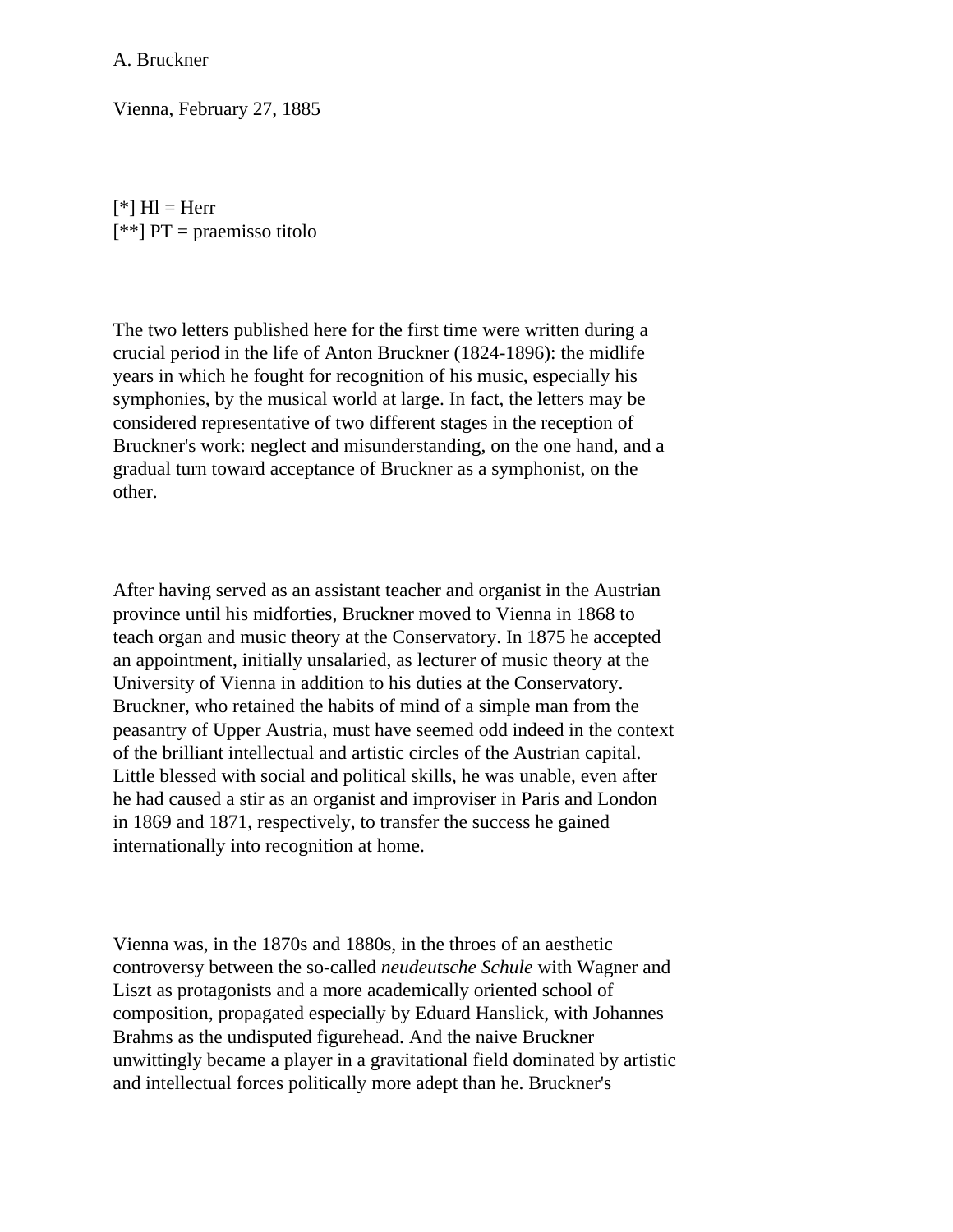$m_{\lambda}$ -apt nm

dedication of his Symphony No. 3, with musical quotations from *Die Walküre*, to Richard Wagner, his pilgrimages to Bayreuth to attend the premieres of *Der Ring des Nibelungen* in 1876 and of *Parsifal* in 1882, and his joining the Wagner Society in Vienna (honorary member after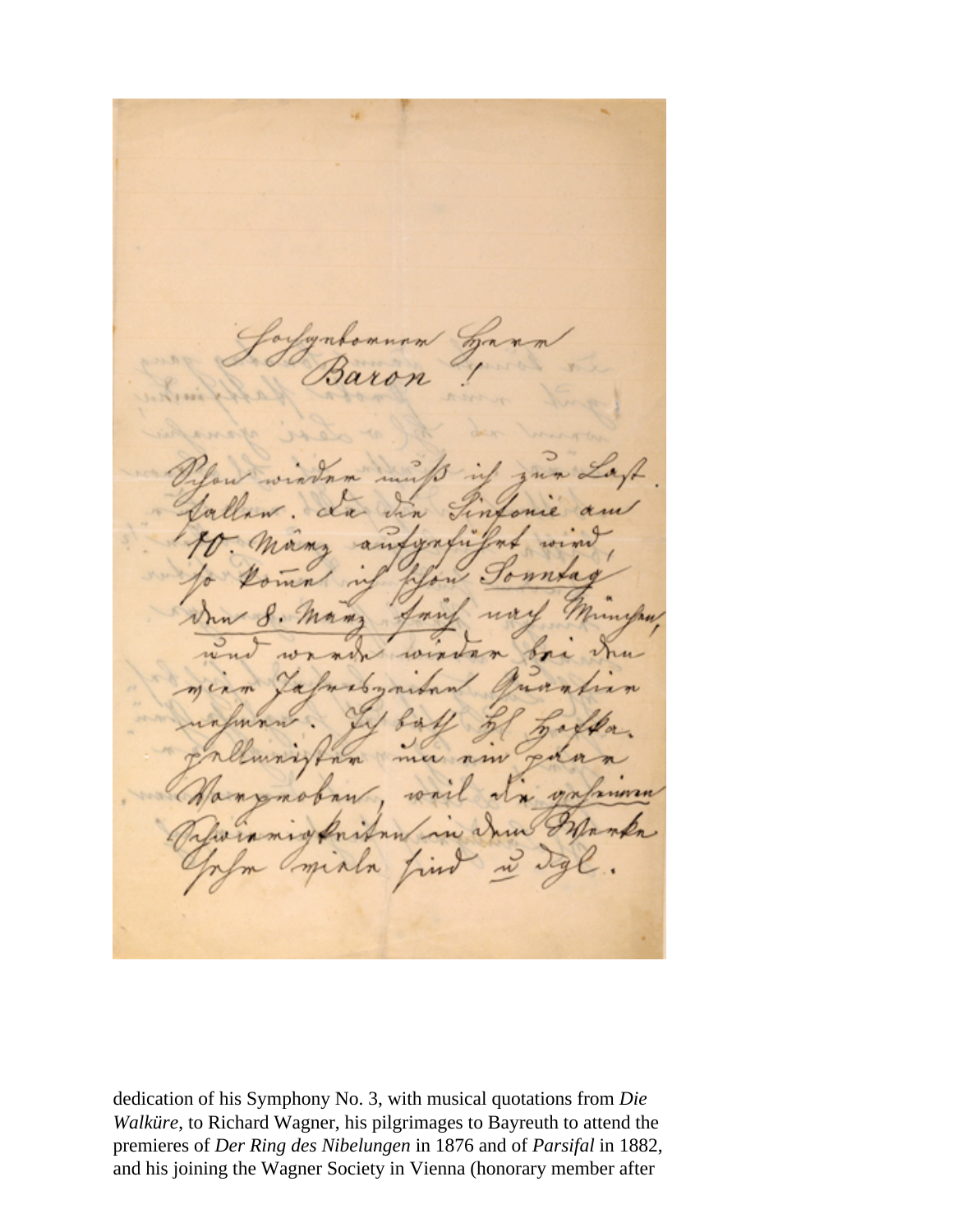1884) no doubt were interpreted by Hanslick and others as expressions of a partisan. The Wagner camp was only too eager to appropriate Bruckner as its "symphonist," setting Bruckner up against Brahms who established himself in the mid-1870s as a symphonic composer (and thereby as Beethoven's heir). In the hothouse climate of Vienna, aesthetic conflicts were fought with unrestrained vehemence and little tolerance; soon clichés of Bruckner as "provincial organist" and of his symphonies as "gigantic serpents"1 made the rounds and spoiled his chances of having his works get a fair hearing in the Austrian capital. Moreover, the Gesellschaft der Musikfreunde, which determined access to the concert hall appropriate for performances of orchestral works in Vienna was firmly under the control of Brahms and his associates. The neglect--even harassment--that Bruckner suffered from the Viennese music establishment was indeed scandalous, especially since it was directed at "a man who, unlike Wagner, was largely unable to defend himself."2

This was the sorry state of affairs which provides the context for the first letter published here. The year 1883 early on had dealt a severe blow to Bruckner, both personally and professionally. Wagner's death was felt by Bruckner as a profound loss, especially since Wagner had promised him during their last meeting, which saw the *Parsifal* premiere in Bayreuth, to perform all his symphonies. Under the impact of the news of Wagner's demise, Bruckner composed much of his Symphony No. 7. The Adagio, especially the coda, was conceived as a grandiose lament for the master of Bayreuth. Invigorated by attending another *Parsifal*  performance in Bayreuth and vacationing in his native Upper Austria during the summer, Bruckner completed the symphony in September. Hopes for an early performance of the work in Vienna, however, did not materialize. Hans Richter, who had premiered Bruckner's Symphony No. 4 in 1881, became cautiously shy. Even though convinced of the symphonic genius of Bruckner, he was reluctant to venture out again; at least, that is the way Bruckner saw it. When Bruckner showed the new work to Richter later in the fall, the conductor seems to have proposed drastic cuts. The composer did not take the suggestion in the positive spirit it may have been meant; on the contrary, he believed that Richter, whom he considered a supporter, was bowing to Hanslick and company. As the letter to an anonymous acquaintance shows, the year 1883 ended in depression, loneliness, and hopelessness for Bruckner.

By that time, he was nearly sixty years old and still had not experienced recognition of his symphonic works by the music world at large or even, and more importantly, in his hometown.